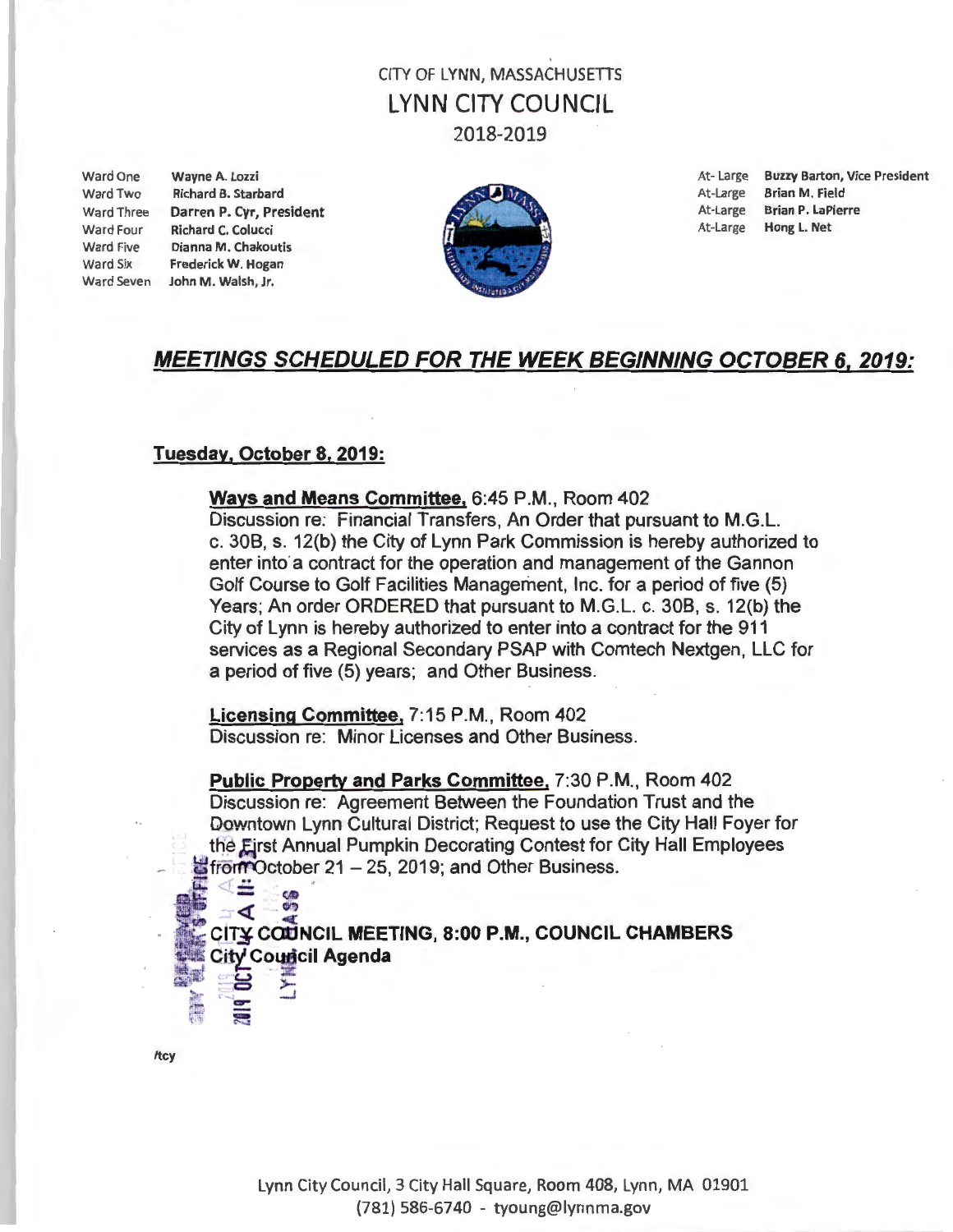# **CITY OF LYNN, MASSACHUSETTS** LYNN CITY COUNCIL 2018-2019

Ward One Ward Two **Ward Three** Ward Four Ward Five Ward Six

Wayne A. Lozzi Richard B. Starbard Darren P. Cyr, President Richard C. Colucci Dianna M. Chakoutis Frederick W. Hogan Ward Seven John M. Walsh, Jr.



At-Large Buzzy Barton, Vice President At-Large Brian M. Field At-Large Brian P. LaPierre At-Large Hong L. Net

### **WAYS AND MEANS COMMITTEE AGENDA** TUESDAY, OCTOBER 8, 2019 6:45 P.M. - ROOM 402

#### 1. **FINANCIAL TRANSFERS**

#### $2.$ FINANCIAL TRANSFERS TABLED ON SEPTEMBER 24, 2019

- 3. ORDERED that pursuant to M.G.L. c. 30B, s. 12(b) the City of Lynn Park Commission is hereby authorized to enter into a contract for the operation and management of the Gannon Golf Course to Golf Facilities Management, Inc. for a period of five (5) years.
- 4. ORDERED that pursuant to M.G.L. c. 30B, s. 12(b) the City of Lynn is hereby authorized to enter into a contract for the 911 services as a Regional Secondary PSAP with Comtech Nextgen, LLC for a period of five (5) years.
- 5. **OTHER BUSINESS**

/tcy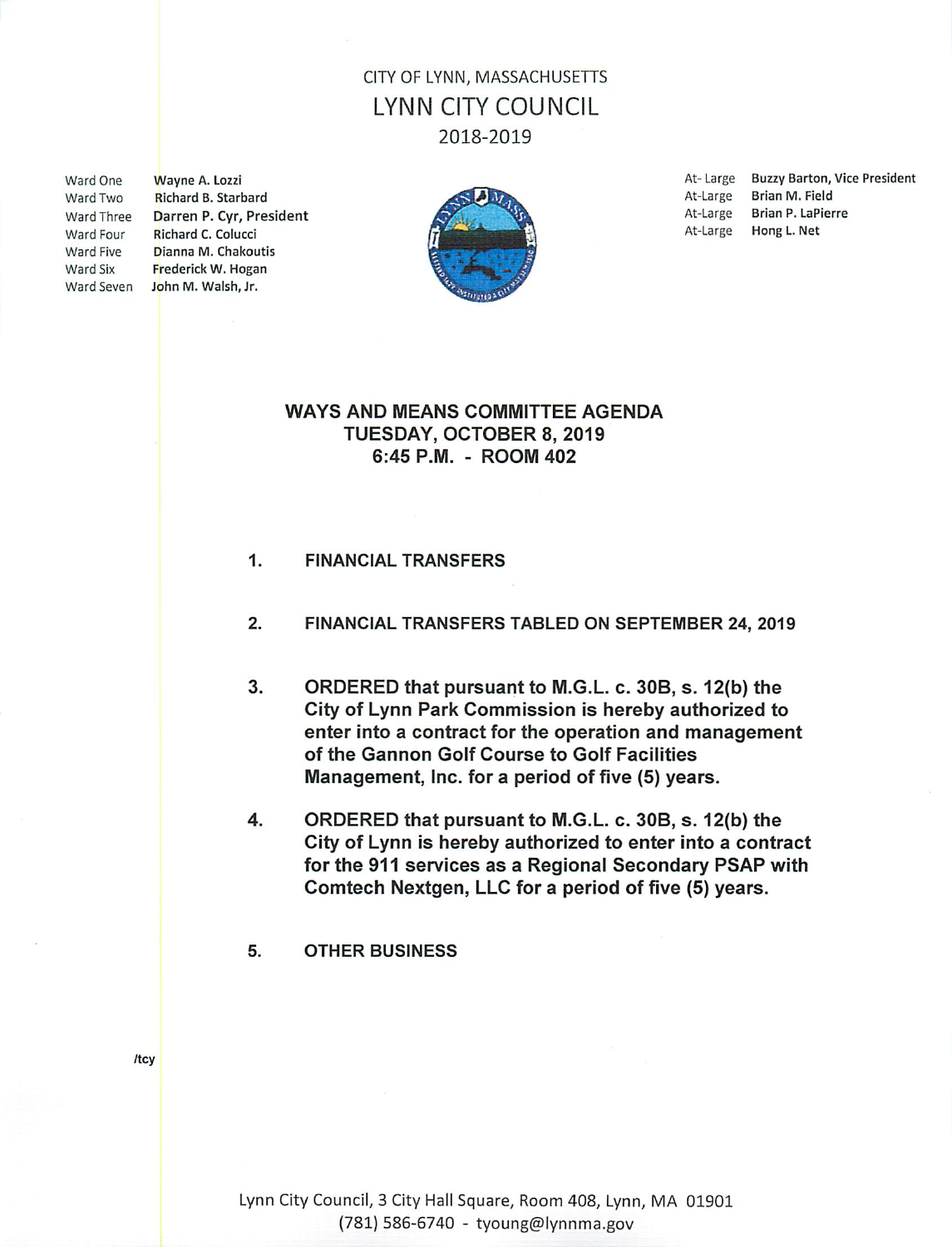# CITY OF LYNN, MASSACHUSETTS LYNN CITY COUNCIL 2018-2019

Ward One Ward Two Ward Three Ward Four Ward Five Ward Six

Wayne A. Lozzi Richard B. Starbard Darren P. Cyr. President Richard C. Colucci Dianna M. Chakoutis Frederick W. Hogan Ward Seven John M. Walsh, Jr.



**Buzzy Barton, Vice President** At-Large At-Large Brian M. Field **Brian P. LaPierre** At-Large Hong L. Net At-Large

### LICENSING COMMITTEE AGENDA TUESDAY, OCTOBER 8, 2019 7:15 P.M. - ROOM 402

### **TAXI OPERATORS NEW:**

Nazaire, Kelita: 14B Strawberry Hill Rd. Apt. 20 Acton, Ma Noyogiere, Andilaw Osaretin: 52 Friends St.

### **AUTO REPAIR/FLAMMABLE LICENSE - 30-60-90 REVIEW**

371 Summer St., Xpress Auto and Tire Repair 90 day review - final

### CLASS II AUTO DEALER- AUTO BODY/AUTO REPAIR/FLAMMABLE/RENEWAL

443 Lynnway, Lynn Auto Service and Sales

#### **SIGN LICENSES-RENEWAL**

515 Boston Street, Hood Ink Inc.

114 Union Street, Vecino Meat Market

201 Union Street, Mi Guatemala Bakery

### **OTHER BUSINESS:**

 $/$ tcy

Lynn City Council, 3 City Hall Square, Room 408, Lynn, MA 01901 (781) 586-6740 - tyoung@lynnma.gov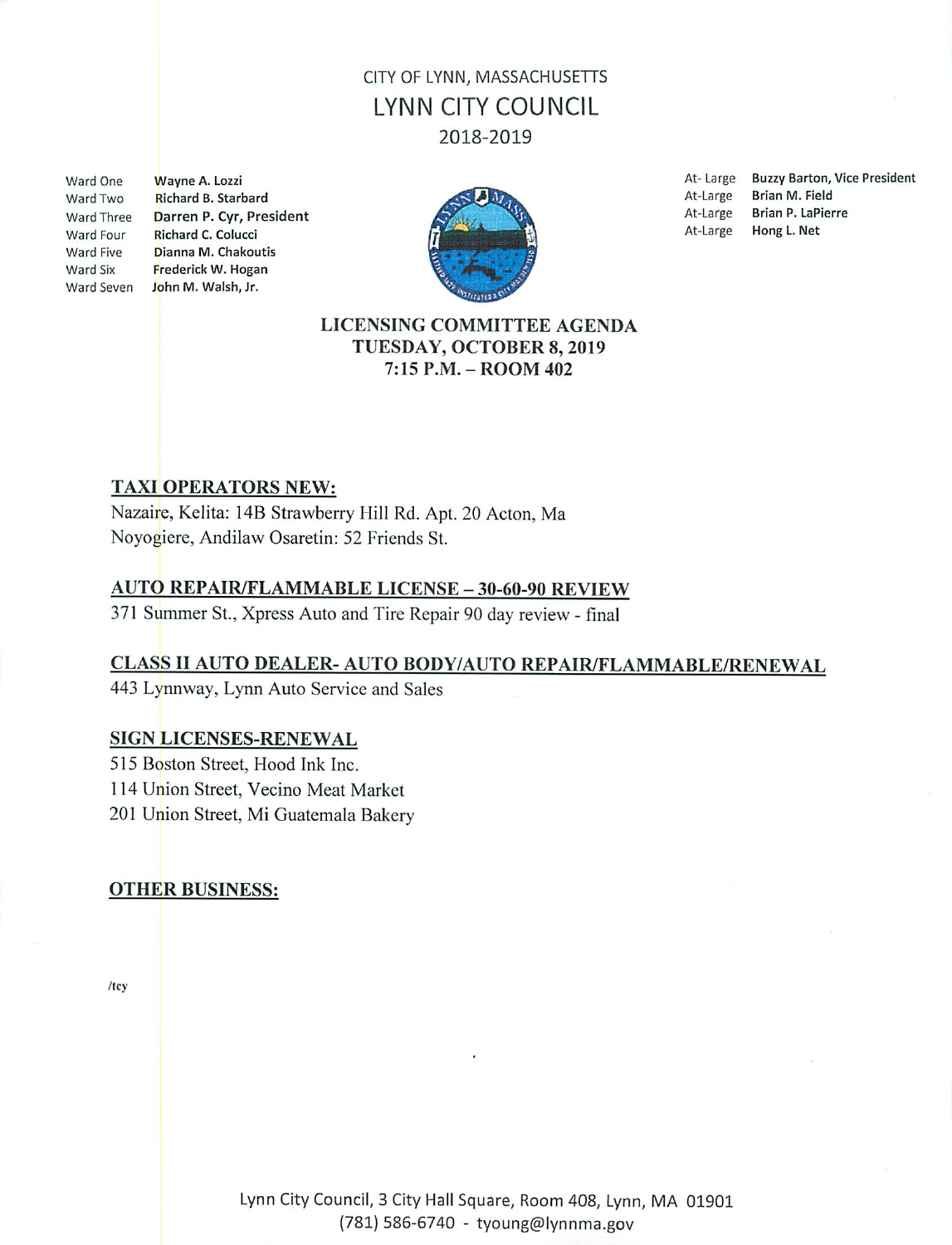# CITY OF LYNN, MASSACHUSETTS **LYNN CITY COUNCIL** 2018-2019

Ward One Ward Two Ward Four Ward Five

Wayne A. Lozzi Richard B. Starbard Ward Three Darren P. Cyr, President Richard C. Colucci Dianna M. Chakoutis Ward Six Frederick W. Hogan Ward Seven John M. Walsh, Jr.



At-Large Buzzy Barton, Vice President At-Large Brian M. Field At-Large Brian P. LaPierre At-Large Hong L. Net

### PUBLIC PROPERTY AND PARKS COMMITTEE TUESDAY, OCTOBER 8, 2019 7:30 P.M. - ROOM 402

- 1. Discussion re: Agreement Between the Foundation Trust and the Downtown Lynn Cultural District.
- 2. Request to use the City Hall Foyer for the First Annual Pumpkin Decorating Contest for City Hall Employees from October 21 - 25, 2019.
- 3. OTHER BUSINESS

/tcy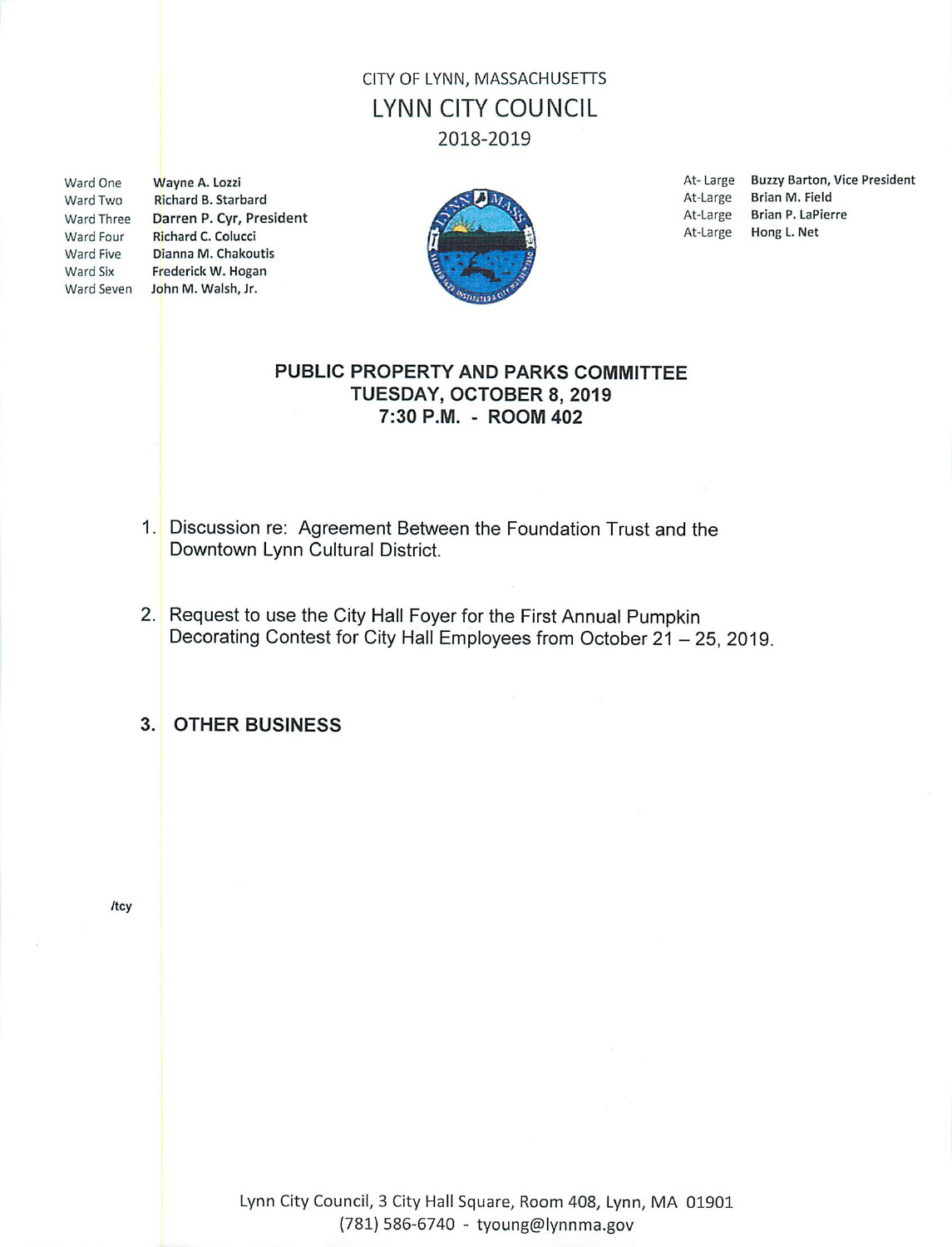

**Council Agenda October 8, 2019**

Roll Call Moment of Silence Pledge of Allegiance Accept Meeting Minutes of September 24, 2019

# **COMMUNICATIONS:**

Dear Councilors:

I am hereby appointing Mrs. Mary Gatlin, 24 Log Cabin Road to serve on the Park Commission. Mrs. Gatlin's term is effective immediately and will expire on May 1, 2020. Sincerely, Thomas M. McGee, Mayor

Dear Councilors:

I am hereby appointing Mr. Michael Sweeney, 124 Ocean Street to serve on the Grand Army Museum Board of Trustees. Mr. Sweeney's term is effective immediately and will expire on March 30, 2024. Sincerely, Thomas M. McGee, Mayor

Dear Councilors:

I am hereby appointing Ms. Elizabeth Rosario, 42 Melvin Avenue to serve on the Grand Army Museum Board of Trustees. Ms. Rosario's term is effective immediately and will expire on March 30, 2020. Sincerely, Thomas M. McGee, Mayor

Dear Councilors:

I am hereby appointing Mr. Joseph Thornton, 3 Seaside Terrace to serve on the Disability Commission. Mr. Thornton's term is effective immediately and will expire on December 31, 2022. Sincerely, Thomas M. McGee, Mayor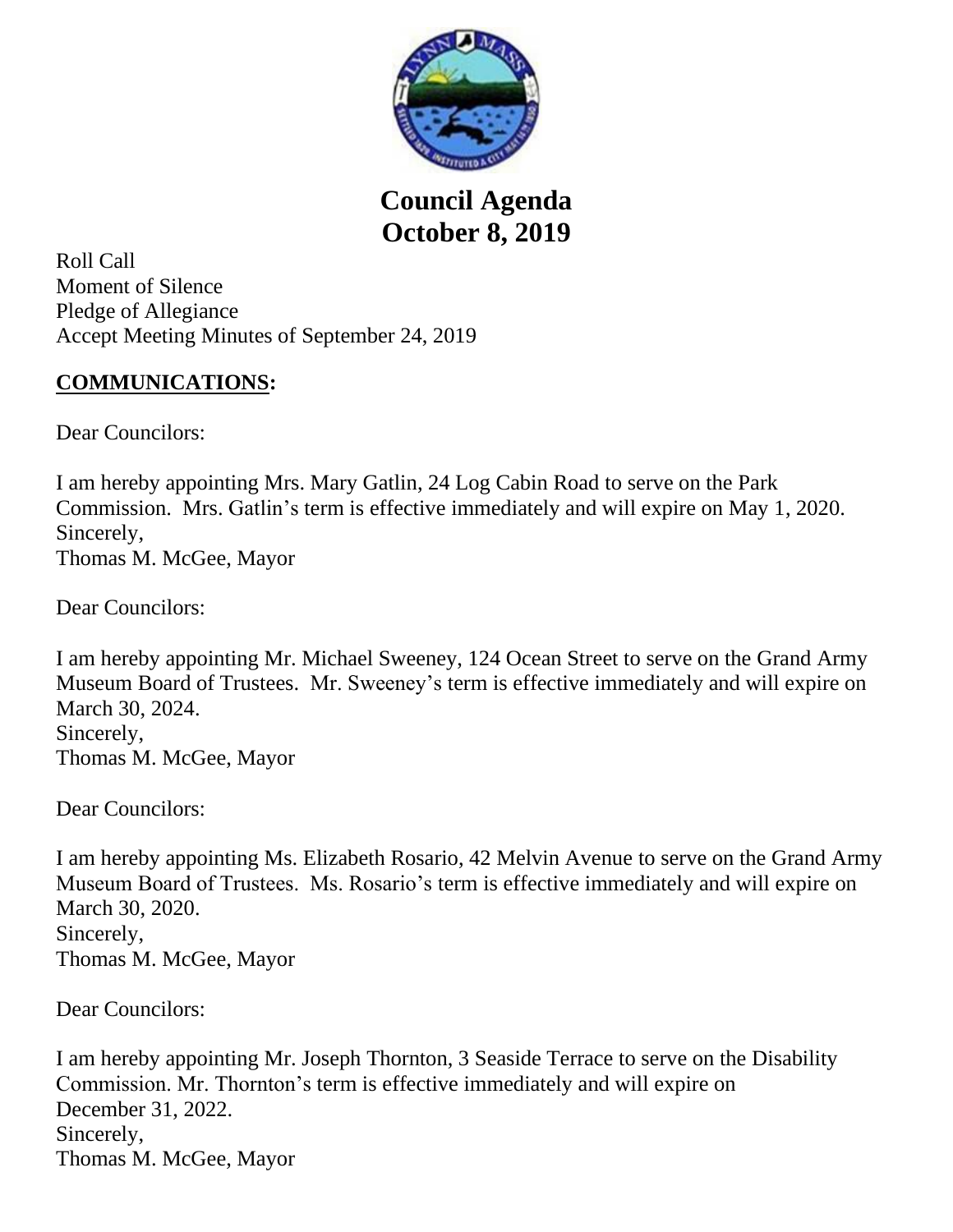Dear Councilors: I am hereby appointing Ms. Denise Clark, 102 Orchard Street to serve on the Disability Commission. Ms. Clark's term is effective immediately and will expire on December 31, 2022. Sincerely, Thomas M. McGee, Mayor

### **PUBLIC HEARINGS:**

Petition of Juan Delrio, owner of REM Auto for a Class II Auto Dealer License at 26 Bennett Street, Mon-Sat 8-6pm *(Hogan)*

Petition of Marianne Staniunas owner of Uncommon Feasts at 271 Western Ave to amend the Special Permit granted on 3/26/19 for a café and event space that included stipulations of hours from 9-6pm and limiting food service sales to occupants of the building only. Amended petition request will be to add a wine and beer license as a common victuallar with hours 9am – 10pm 7 days per week. *(Lozzi)* 

Petition of Michael Njika owner of the Banquet Event Center Inc to open a restaurant and Banquet Hall with the sale of all alcoholic beverages on the premises at 138 Boston St. *(Chakoutis)* 

# **PUBLIC HEARINGS TO BE SET DOWN:**

Petition of National Grid to install PVC conduit encased in concrete at the intersection of Union St and Exchange Street. *(Chakoutis)*

Petition of Comcast to install new underground conduit to provide service to 85 Munroe Street. *(Chakoutis)*

Petition of Keenan Brinn for Extenet Systems for permission to construct a small cell wireless telecommunications facility to be attached to an existing utility pole located on a public way at the following locations:

183 Chestnut St. *(Starbard)* 394 Western Ave *(Starbard)* 11 Autumn St. *(Cyr)*  63-65 Essex St. *(Cyr)* 147 Franklin St. *(Chakoutis)* 819 Western Ave *(Hogan)* 836 Western Ave *(Hogan)* 510 Boston St. *(Walsh)* 602 Boston St. *(Walsh)* 40 Federal St. *(Walsh)*

# **COMMITTEES:**

Ways and Means Licensing Public Property and Parks